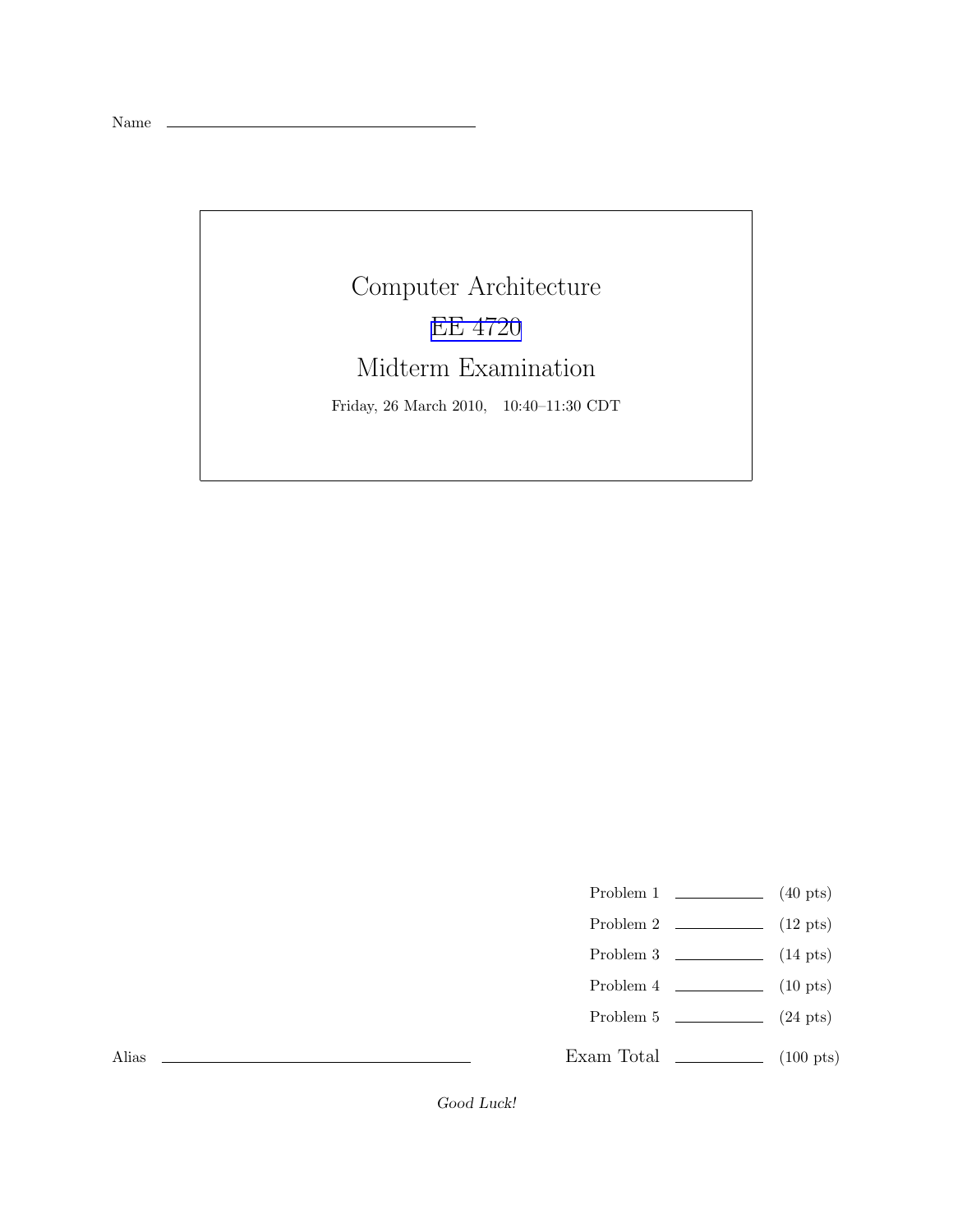Problem 1: [40 pts] In the MIPS implementation below some wires are labeled with cycle numbers and values that will then be present. For example,  $|c5:6|$  indicates that at cycle 5 the wire will hold a 6. Other wires are labeled just with cycle numbers, indicating that the wire is used at that cycle. If a value on any labeled wire is changed the code would execute incorrectly. Write a program consistent with these labels.

- All register numbers and immediate values can be determined.
- The first instruction address has been provided, show the addresses of the remaining four instructions.

The third instruction is an addi, don't forget to show its registers and immediates.

If an instruction is a load or store, show all possible size and sign possibilities. For example, (lw,lh)



## Cycle: 0 1 2 3 4 5 6 7 8

| 0x1000 |                          | IF ID EX ME WB |    |                |  |                |  |
|--------|--------------------------|----------------|----|----------------|--|----------------|--|
|        |                          |                |    | IF ID EX ME WB |  |                |  |
| addi   |                          |                |    | IF ID EX ME WB |  |                |  |
|        |                          |                | IF | ID EX ME WB    |  |                |  |
|        |                          |                |    |                |  | IF ID EX ME WB |  |
|        | Cycle: 0 1 2 3 4 5 6 7 8 |                |    |                |  |                |  |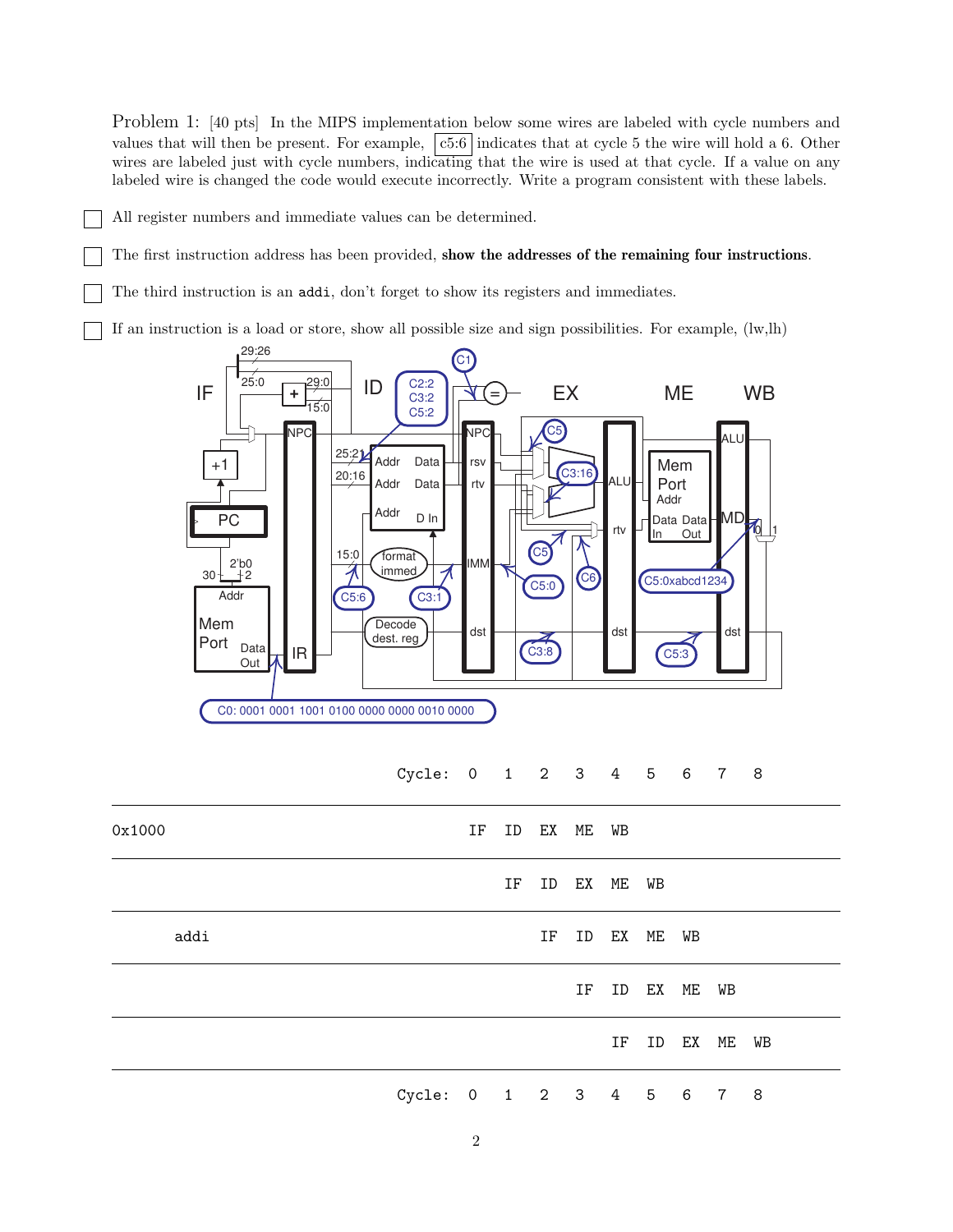Problem 2: [12 pts] Consider the following cost-reducing design options for the MIPS implementation shown below. Performance is still important, and a compiler will be able to optimize for this lower-cost implementation, but even with skillful optimization there may be some performance loss.



(a) Suppose one had to choose between eliminating all upper-ALU-input bypass paths or all lower-ALU-input bypass paths. Which would you choose? Note: The following sentence did not appear on the original exam. (Only bypass paths are eliminated, other mux inputs remain.)

Eliminate: upper or lower. (Circle one.)

Briefly explain why.

(b) Suppose one had to choose between eliminating all upper-ALU-input bypass paths or all rtv (not to the ALU) bypass paths. Which would you choose (Note: Only bypass paths are eliminated, other mux inputs remain.)

Eliminate: upper or rtv. (Circle one.)

Briefly explain why.

(c) Suppose that the mux in the WB stage was moved to the ME stage.

How would that reduce cost?

How might that affect performance?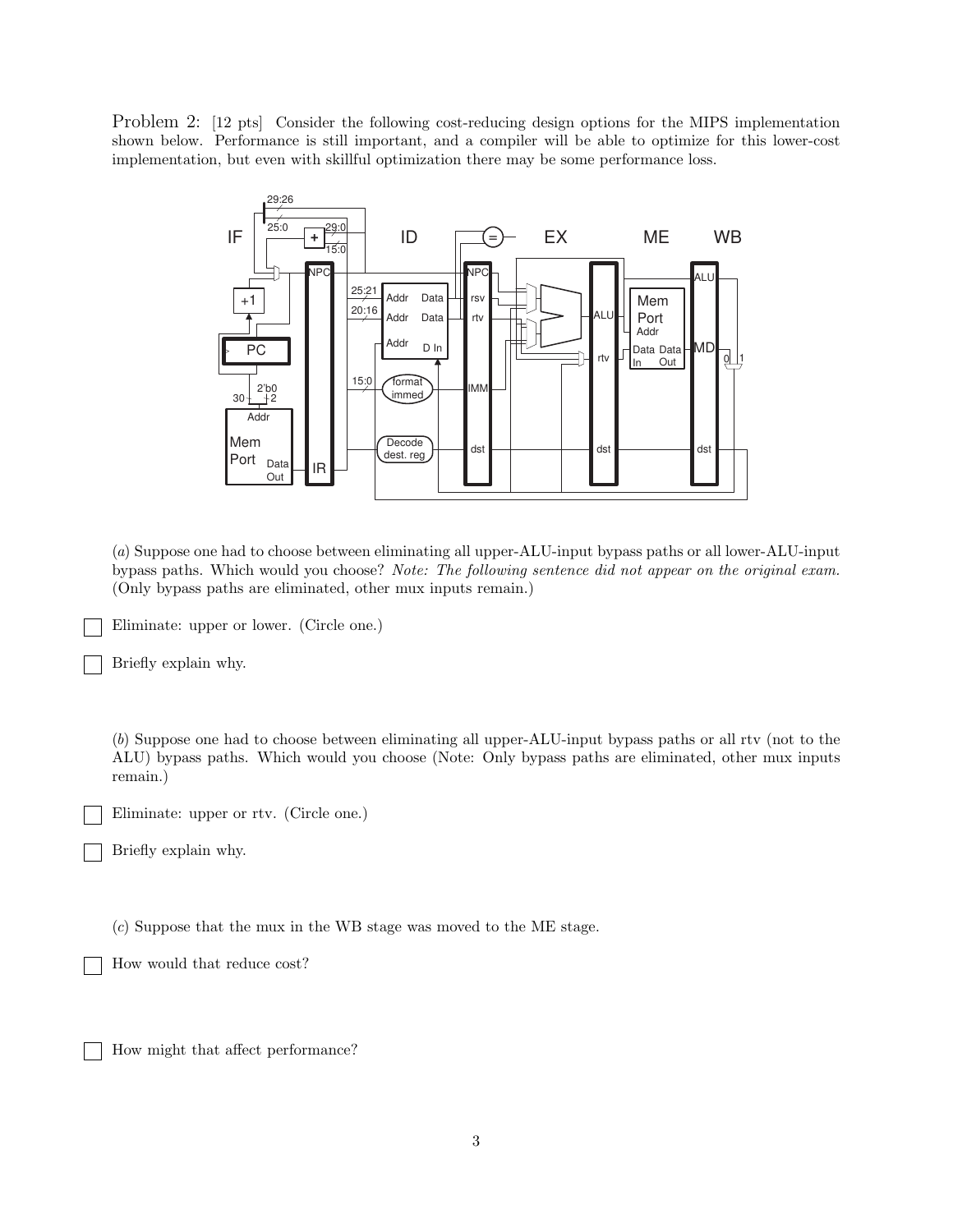Problem 3: [14 pts] The branch delay slot ISA feature eliminates the need for the stall or squash following a branch that occurs in implementations such as our 5-stage pipeline.

(a) The two MIPS code fragments below do not exactly make a strong case for delay slots. In both cases there is no squash or stall, which sounds good. For each code fragment indicate whether performance is slower, equal to, or faster than corresponding non-delay-slot ISA code on a corresponding implementation (one that will suffer a squash after every branch). If faster indicate if the improvement is full (based on the eliminated squash) or partial. Hint: it won't be full.

```
# -------------------- Code Fragment 1 --------------------
beq r1, r2, TARG
nop
lw r3, 0(r1)
```
Delay slot in code above results in: slower, equal, partial improvement, full improvement. (CIRCLE ONE).

Explain.

```
# -------------------- Code Fragment 2 --------------------
beq r1, r2 SKIP
add r9, r4, r5
or r6, r9, r8
SKIP:
sub r3, r6, r5
lw r9, 0(r3)
```
Delay slot in code above results in: slower, equal, partial improvement, full improvement. (CIRCLE ONE).

Explain.

(b) How can Code Fragment 2 (above) be improved by profiling? Show the optimized fragment and how profiling led to the optimized fragment.

Optimized version of Code Fragment 2

Specifically, how did profiling help?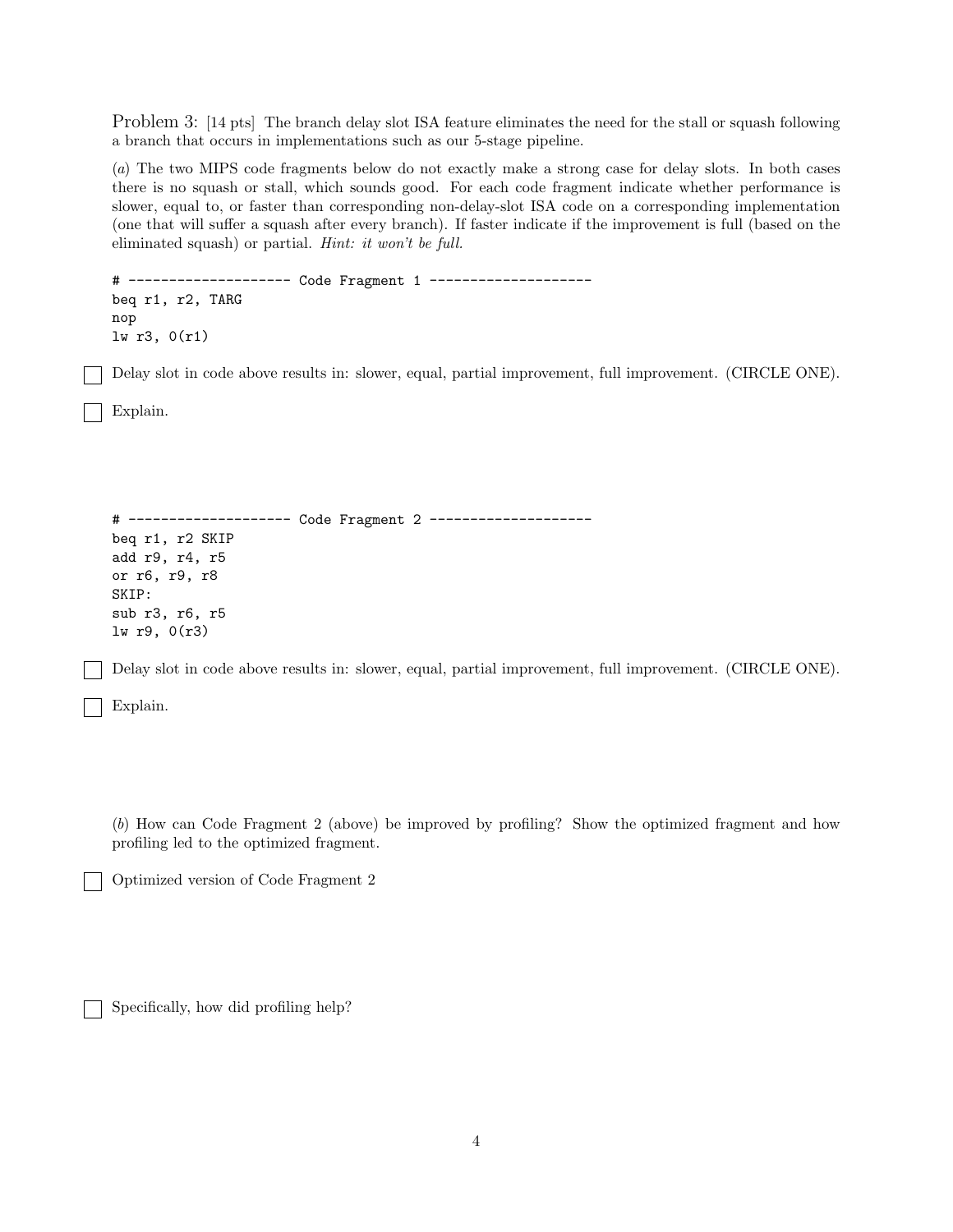Problem 4: [10 pts] The SPECcpu2006 integer suite has 12 benchmarks. Suppose instead it included only four benchmarks, but those benchmarks were chosen fairly, given that only four could be chosen.

(a) Considering just the base score (or ignoring the base/peak distinction altogether), what is the disadvantage of having just four benchmarks?

Disadvantage of having four benchmarks.

(b) Suppose that with this smaller set of benchmarks the difference between the base and peak scores was smaller than if 12 benchmarks were used. Assume that in both cases the testers were skilled and followed the rules. Also assume that the base score values were about the same with 4 or 12 benchmarks.

Give a reason for the smaller difference that has to do with the different rules for base and peak tests.

Does the smaller difference indicate that base and peak are not measuring what they should?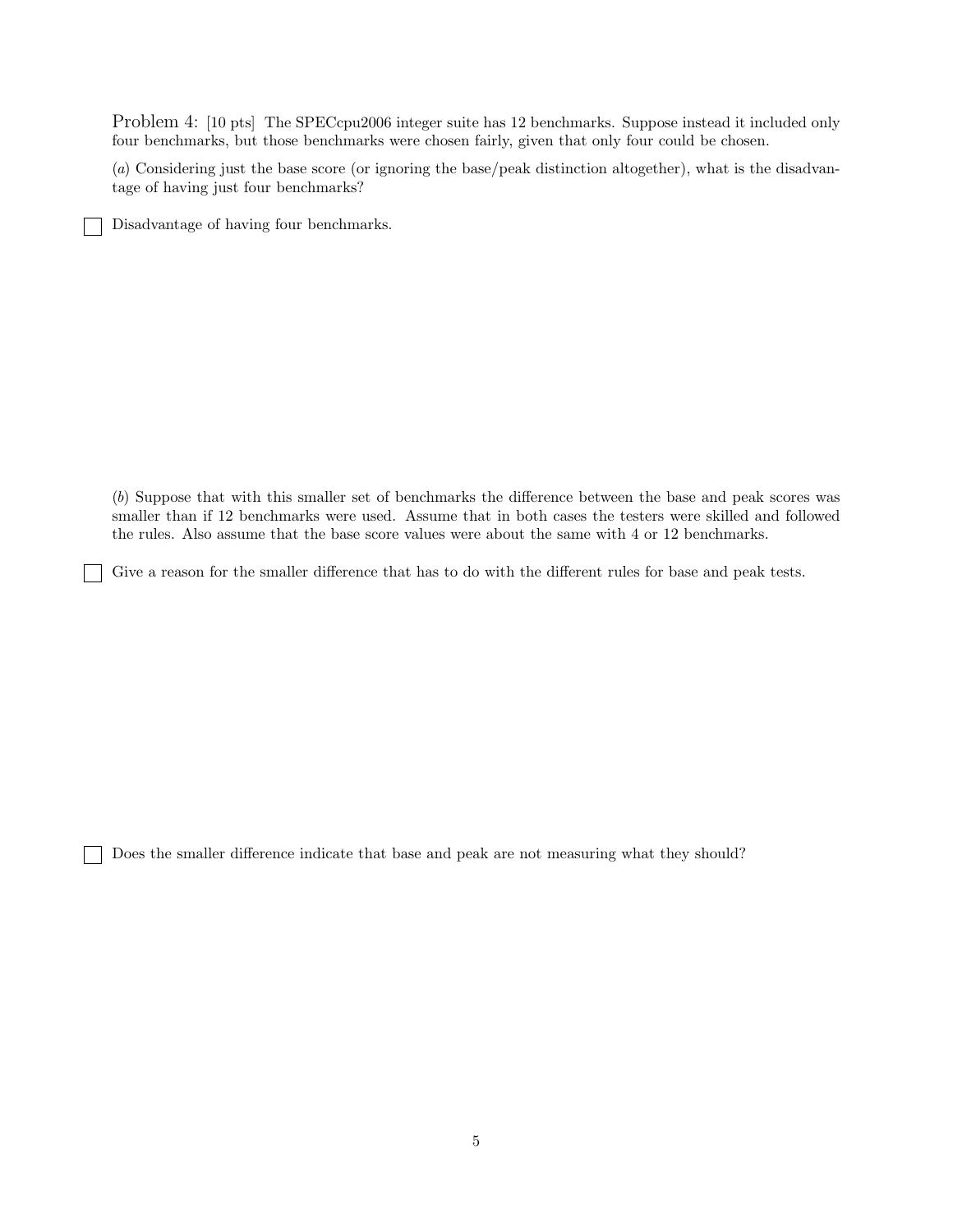Problem 5: Answer the questions below.

(a) [14 pts] Write the following MIPS code fragments with the minimum number of instructions. If you don't know the exact mnemonic, such as  $m \text{t}$  or  $\text{cvt.w.f}$ , make up something that sounds right.

Put constant 0x12345678 into register r1.

Jump to address 0x72345678 from address 0x1000.

 $\overline{\phantom{a}}$ 

Jump to address 0x72345678 from address 0x1000 using a SPARC-like jmpl (but in MIPS, like Homework 2).

Registers r1 and r2 contain integers. Write register f4 with the sum as a single-precision floating point number.